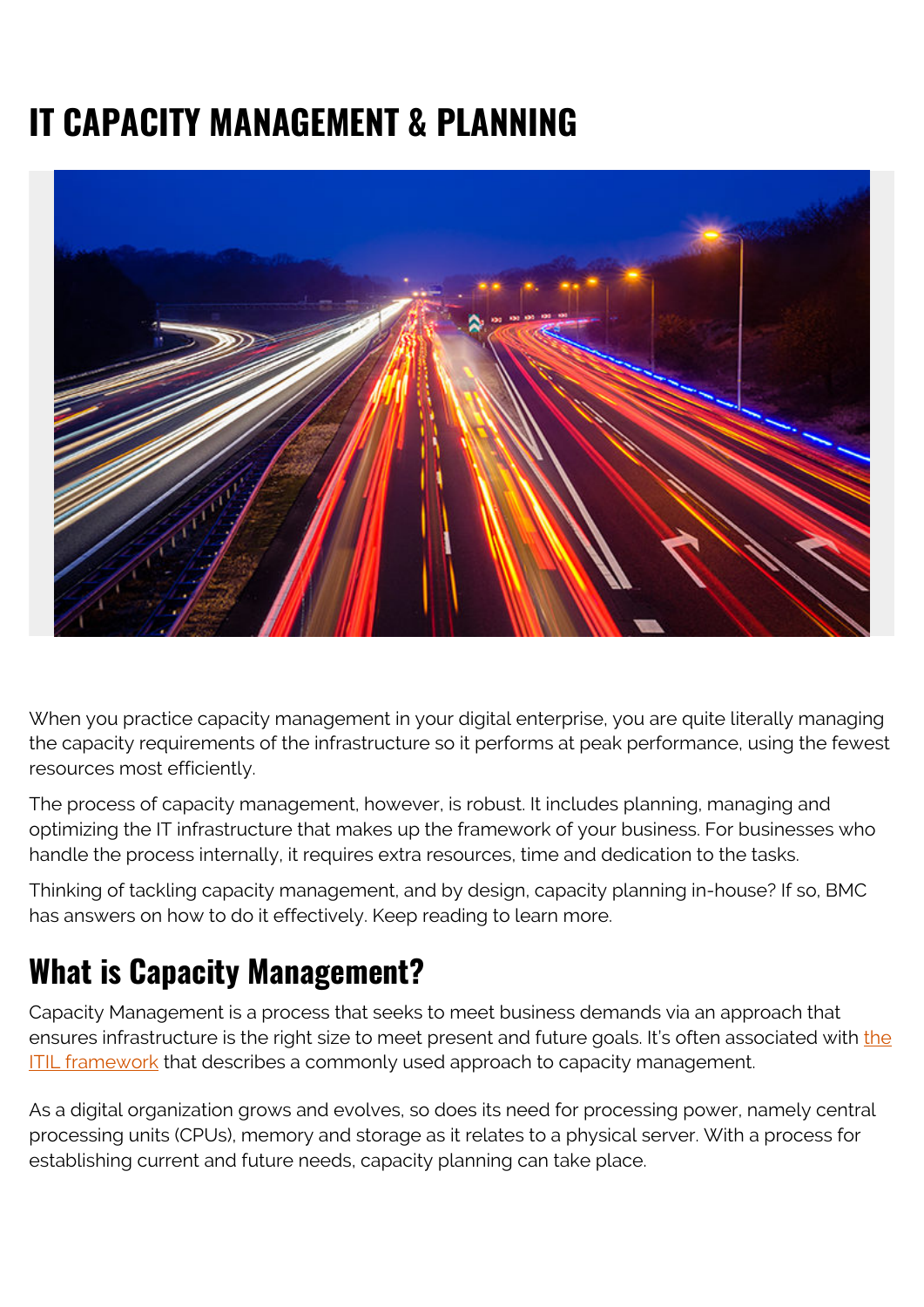# **What is Capacity Planning?**

Capacity planning defines the process by which an organization can establish current and future processing needs. The important thing about capacity planning is that infrastructure is flexible to meet changing demands.

Capacity planning is part of the overall capacity management cycle. As stated at the top of this blog, capacity management includes planning activities, management activities, and optimization.

Planning is a prominent piece of the capacity management puzzle. So much so, capacity planning is sometimes used synonymously with capacity management. Like a lot of things in IT, the line for where one ends and the other begins depends on your organization, infrastructure framework, resources and preferences.

### **Capacity Management vs Capacity Planning**

Capacity management and capacity planning are similar but different. It's easy to want to use the words synonymously since, at their core, they are both parts of an overarching strategy seeking to solve the same problem: *how can a business ensure they operate efficiently enough to always have the capacity to meet evolving demands?*

According to Mike Wise, author at [Microsoft DataDriven blog](https://blogs.technet.microsoft.com/mike_wise/2010/04/14/capacity-management-vs-capacity-planning/), one big difference that sets apart capacity planning from capacity management is that capacity planning has a "throwaway" quality. That is to say, that capacity planning is something that is done upfront. It is the needs intake and assessment, but capacity management is the entire lifecycle of monitoring, collecting data, analyzing data, optimizing infrastructure, and landing back on monitoring again.

Digital businesses seeking to implement a successful capacity planning and management strategy in their business would do better to not use the words synonymously and to think of them as the distinctly different entities they are. Capacity management is an ongoing performance-enhancing lifecycle, while capacity planning is an initial activity, but that also doesn't mean you should just drop it in as needed to buffer expected growth.

In the next section, we'll look at best practices for capacity management that include continuous planning.

## **Capacity Management Best Practices**

Since we know capacity management includes a robust network of rotating processes, any digital entity looking to go it alone should be comfortable with some basic best practices. These are as follows:

### **Continuous Planning**

Continuous planning is an agile approach to capacity management that ensures instead of planning on an annual, bi-annual or otherwise scheduled basis, that organizations are continuously planning for changes.

The benefit of continuous planning offers more visibility into capabilities and available resources, allowing businesses to meet new demands on the fly instead of waiting for the next scheduled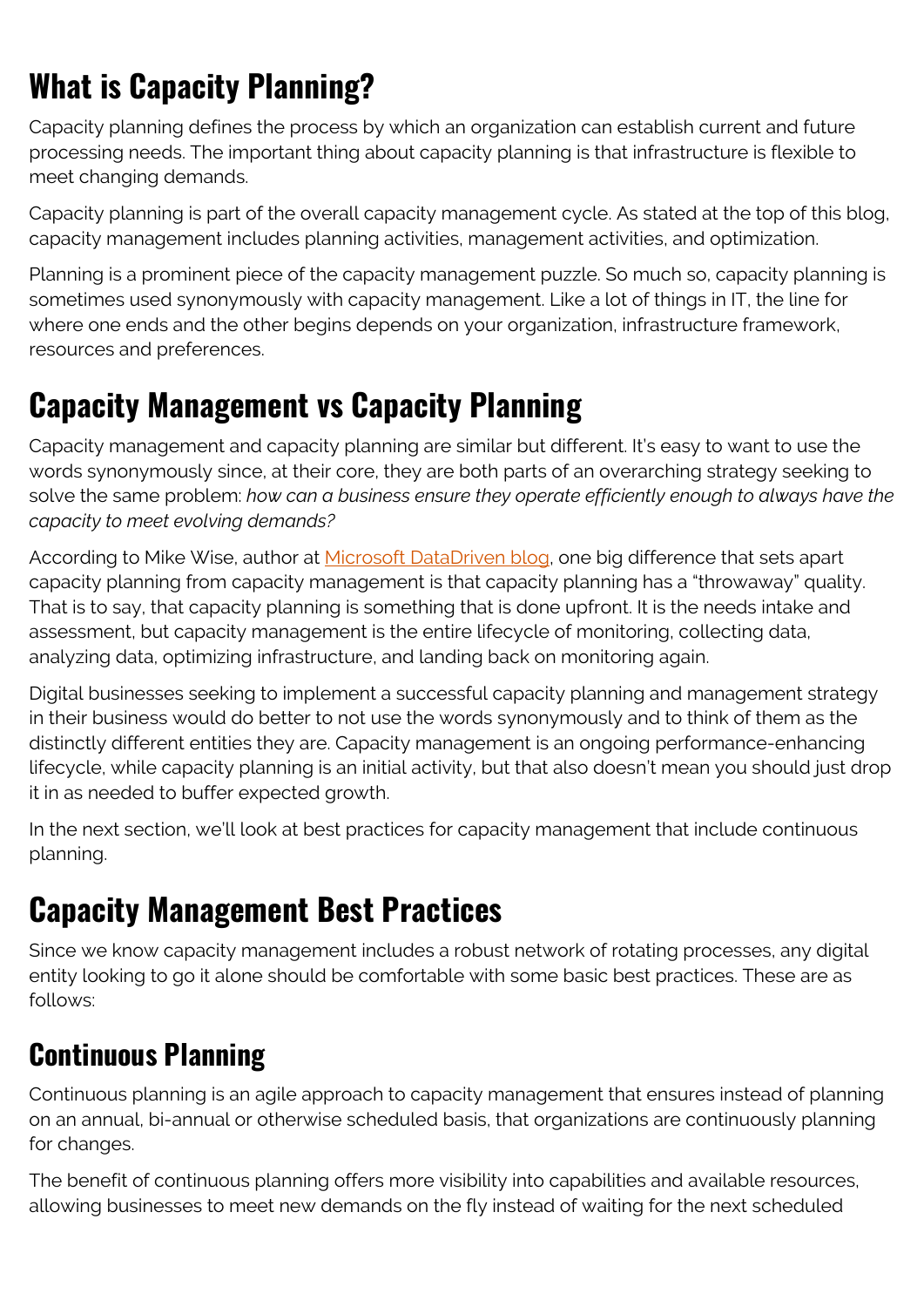planning session to increase productivity.

With the visibility gained through continuous planning, digital enterprises can prioritize tasks accordingly and operate more efficiently. This gives businesses an edge over the competition and a better end-user experience.

### **Workload Scenarios**

Running workload scenarios and testing the capacity demands is a sure-fire way to ensure you can meet a number of capacity challenges that new work throws at you. IT professionals should get comfortable with running a lot of what-ifs throughout the capacity management process.

What if workload scenarios include questions like:

- What will my system needs look like in X months with X percent of growth?
- What will my system needs look like at peak hours?
- What will my system needs look like at peak times of the year?
- What will my system needs look like if I gain a client as big as my largest client?
- What will my system needs look like if I love client X?

It's important to tailor these questions in the planning process to meet the unique qualities and specifications of your business.

### **Workload Analytics**

In addition to coming up with scenarios about future workloads, it's also important to examine how your current workloads function and how efficient they are at present and at peak times. This is called workload analytics.

The internal IT process should include examining questions about why existing workloads change and what happens when they do. After identifying current trends you can apply the same mechanics to growth projections to determine your needs for future workloads.

### **Reporting, Insights & Accuracy**

When planning for capacity, whether coming up with workload scenarios like the ones above or just plotting out what resources you will need to hit all target growth projections, it's important to have accurate reporting from which you can gain insight.

After all, if all of your projections are based on the wrong numbers, or all of your what-if scenarios contain bad information, they won't return accurate results to ensure efficient use of resources and accurate planning for new ones. That's one reason capacity management and ITIL go hand and hand, because ITIL outlines data lifecycle processes, as well, that can ensure digital businesses are using the correct data to program their infrastructure.

These best practices lay the groundwork for a strong foundation on which to perform capacity management and planning. Without these basic processes in place, it would be difficult to get a good idea of present and future needs.